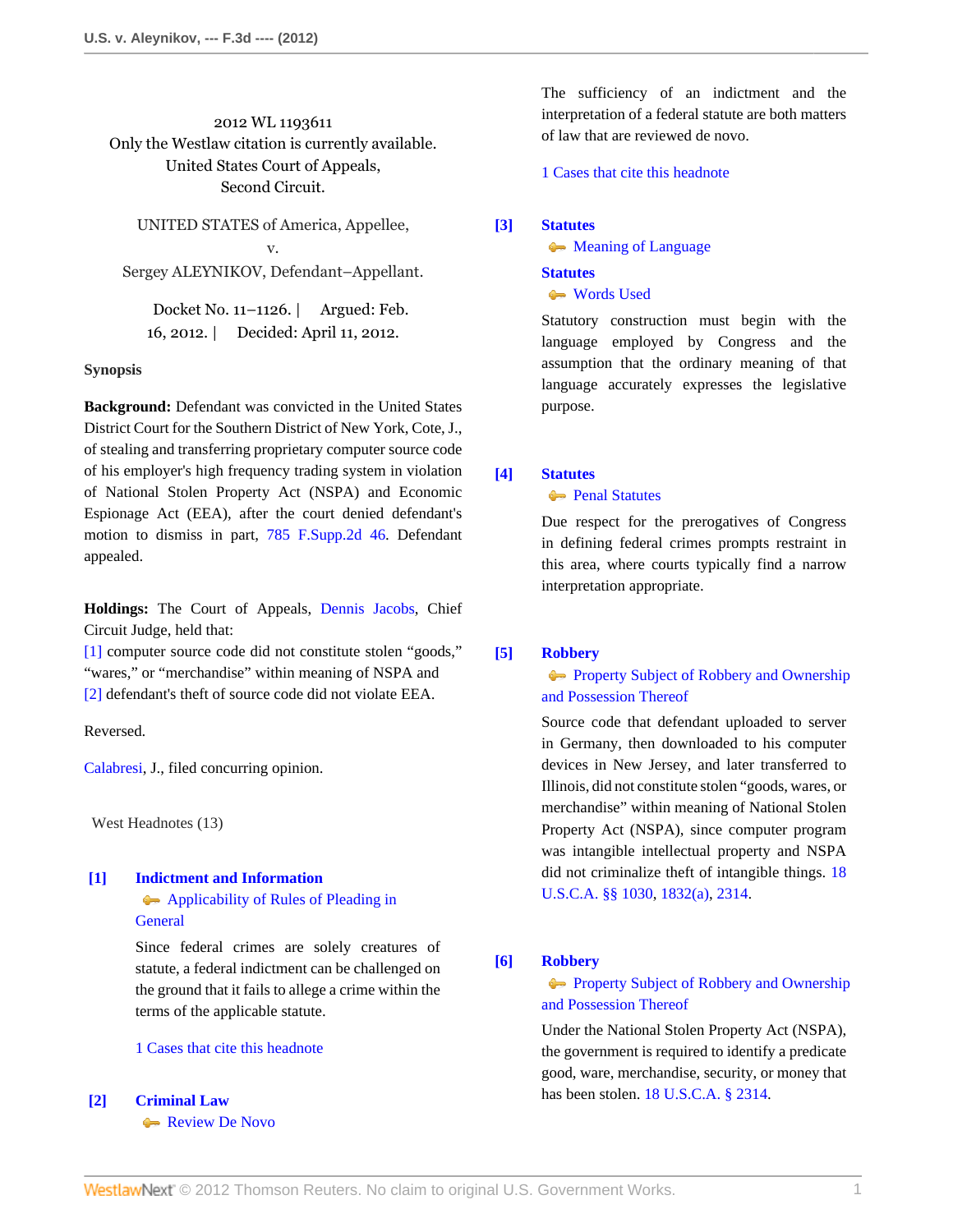# <span id="page-1-1"></span>**[\[7\]](#page-5-1) [Robbery](http://www.westlaw.com/Browse/Home/KeyNumber/342/View.html?docGuid=I7506d11283f611e18b1ac573b20fcfb7&originationContext=document&vr=3.0&rs=cblt1.0&transitionType=DocumentItem&contextData=(sc.History*oc.Search))**

**[Property Subject of Robbery and Ownership](http://www.westlaw.com/Browse/Home/KeyNumber/342k4/View.html?docGuid=I7506d11283f611e18b1ac573b20fcfb7&originationContext=document&vr=3.0&rs=cblt1.0&transitionType=DocumentItem&contextData=(sc.History*oc.Search))** [and Possession Thereof](http://www.westlaw.com/Browse/Home/KeyNumber/342k4/View.html?docGuid=I7506d11283f611e18b1ac573b20fcfb7&originationContext=document&vr=3.0&rs=cblt1.0&transitionType=DocumentItem&contextData=(sc.History*oc.Search))

The later storage of intangible property on a tangible medium does not transform the intangible property into a stolen good under the National Stolen Property Act (NSPA). [18](http://www.westlaw.com/Link/Document/FullText?findType=L&pubNum=1000546&cite=18USCAS2314&originatingDoc=I7506d11283f611e18b1ac573b20fcfb7&refType=LQ&originationContext=document&vr=3.0&rs=cblt1.0&transitionType=DocumentItem&contextData=(sc.History*oc.Search)) [U.S.C.A. § 2314.](http://www.westlaw.com/Link/Document/FullText?findType=L&pubNum=1000546&cite=18USCAS2314&originatingDoc=I7506d11283f611e18b1ac573b20fcfb7&refType=LQ&originationContext=document&vr=3.0&rs=cblt1.0&transitionType=DocumentItem&contextData=(sc.History*oc.Search))

## <span id="page-1-0"></span>**[\[8\]](#page-6-0) [Larceny](http://www.westlaw.com/Browse/Home/KeyNumber/234/View.html?docGuid=I7506d11283f611e18b1ac573b20fcfb7&originationContext=document&vr=3.0&rs=cblt1.0&transitionType=DocumentItem&contextData=(sc.History*oc.Search))**

#### **[Property Subject of Larceny](http://www.westlaw.com/Browse/Home/KeyNumber/234k4/View.html?docGuid=I7506d11283f611e18b1ac573b20fcfb7&originationContext=document&vr=3.0&rs=cblt1.0&transitionType=DocumentItem&contextData=(sc.History*oc.Search))**

Employer's high frequency trading system (HFT) system had not been "produced for or placed in" interstate or foreign commerce, and thus defendant's theft of source code relating to that system by uploading source code to server in Germany without authorization, downloading it to his computer devices in New Jersey, and later transferring it to Illinois, did not violate Economic Espionage Act (EEA), since system had not been designed to enter or pass in commerce, or to make something that did; employer did not have any intention of selling its HFT system or licensing it to anyone and it went to great lengths to maintain secrecy of its system. [18 U.S.C.A. § 1832](http://www.westlaw.com/Link/Document/FullText?findType=L&pubNum=1000546&cite=18USCAS1832&originatingDoc=I7506d11283f611e18b1ac573b20fcfb7&refType=LQ&originationContext=document&vr=3.0&rs=cblt1.0&transitionType=DocumentItem&contextData=(sc.History*oc.Search)).

#### <span id="page-1-2"></span>**[\[9\]](#page-6-1) [Statutes](http://www.westlaw.com/Browse/Home/KeyNumber/361/View.html?docGuid=I7506d11283f611e18b1ac573b20fcfb7&originationContext=document&vr=3.0&rs=cblt1.0&transitionType=DocumentItem&contextData=(sc.History*oc.Search))**

#### **Combined Combine** [Other Matters](http://www.westlaw.com/Browse/Home/KeyNumber/361k212.7/View.html?docGuid=I7506d11283f611e18b1ac573b20fcfb7&originationContext=document&vr=3.0&rs=cblt1.0&transitionType=DocumentItem&contextData=(sc.History*oc.Search))

Where Congress includes particular language in one section of a statute but omits it in another section of the same Act, it is generally presumed that Congress acts intentionally and purposely in the disparate inclusion or exclusion.

# [1 Cases that cite this headnote](http://www.westlaw.com/Link/RelatedInformation/DocHeadnoteLink?docGuid=I7506d11283f611e18b1ac573b20fcfb7&headnoteId=202748225500920120413&originationContext=document&vr=3.0&rs=cblt1.0&transitionType=CitingReferences&contextData=(sc.History*oc.Search))

# <span id="page-1-3"></span>**[\[10\]](#page-6-2) [Statutes](http://www.westlaw.com/Browse/Home/KeyNumber/361/View.html?docGuid=I7506d11283f611e18b1ac573b20fcfb7&originationContext=document&vr=3.0&rs=cblt1.0&transitionType=DocumentItem&contextData=(sc.History*oc.Search))**

#### **[Context and Related Clauses](http://www.westlaw.com/Browse/Home/KeyNumber/361k208/View.html?docGuid=I7506d11283f611e18b1ac573b20fcfb7&originationContext=document&vr=3.0&rs=cblt1.0&transitionType=DocumentItem&contextData=(sc.History*oc.Search))**

The words of a statute must be read in their context and with a view to their place in the overall statutory scheme.

#### <span id="page-1-4"></span>**[\[11\]](#page-6-3) [Statutes](http://www.westlaw.com/Browse/Home/KeyNumber/361/View.html?docGuid=I7506d11283f611e18b1ac573b20fcfb7&originationContext=document&vr=3.0&rs=cblt1.0&transitionType=DocumentItem&contextData=(sc.History*oc.Search))**

[Giving Effect to Entire Statute](http://www.westlaw.com/Browse/Home/KeyNumber/361k206/View.html?docGuid=I7506d11283f611e18b1ac573b20fcfb7&originationContext=document&vr=3.0&rs=cblt1.0&transitionType=DocumentItem&contextData=(sc.History*oc.Search))

A statute should be construed so that effect is given to all its provisions, so that no part will be inoperative or superfluous, void or insignificant.

#### <span id="page-1-5"></span>**[\[12\]](#page-6-4) [Statutes](http://www.westlaw.com/Browse/Home/KeyNumber/361/View.html?docGuid=I7506d11283f611e18b1ac573b20fcfb7&originationContext=document&vr=3.0&rs=cblt1.0&transitionType=DocumentItem&contextData=(sc.History*oc.Search))**

[Giving Effect to Entire Statute](http://www.westlaw.com/Browse/Home/KeyNumber/361k206/View.html?docGuid=I7506d11283f611e18b1ac573b20fcfb7&originationContext=document&vr=3.0&rs=cblt1.0&transitionType=DocumentItem&contextData=(sc.History*oc.Search))

# **[Statutes](http://www.westlaw.com/Browse/Home/KeyNumber/361/View.html?docGuid=I7506d11283f611e18b1ac573b20fcfb7&originationContext=document&vr=3.0&rs=cblt1.0&transitionType=DocumentItem&contextData=(sc.History*oc.Search)) [Penal Statutes](http://www.westlaw.com/Browse/Home/KeyNumber/361k241/View.html?docGuid=I7506d11283f611e18b1ac573b20fcfb7&originationContext=document&vr=3.0&rs=cblt1.0&transitionType=DocumentItem&contextData=(sc.History*oc.Search))**

Judges should hesitate to treat statutory terms in any setting as surplusage, and resistance should be heightened when the words describe an element of a criminal offense.

#### <span id="page-1-6"></span>**[\[13\]](#page-7-0) [Statutes](http://www.westlaw.com/Browse/Home/KeyNumber/361/View.html?docGuid=I7506d11283f611e18b1ac573b20fcfb7&originationContext=document&vr=3.0&rs=cblt1.0&transitionType=DocumentItem&contextData=(sc.History*oc.Search))**

#### **[Penal Statutes](http://www.westlaw.com/Browse/Home/KeyNumber/361k241/View.html?docGuid=I7506d11283f611e18b1ac573b20fcfb7&originationContext=document&vr=3.0&rs=cblt1.0&transitionType=DocumentItem&contextData=(sc.History*oc.Search))**

Ambiguity concerning the ambit of criminal statutes should be resolved in favor of lenity; when choice has to be made between two readings of what conduct Congress has made a crime, it is appropriate, before a court chooses the harsher alternative, to require that Congress should have spoken in language that is clear and definite.

Sergey Aleynikov appeals from his conviction, following a jury trial, for stealing and transferring proprietary computer source code of his employer's high frequency trading system in violation of the National Stolen Property Act, [18 U.S.C. §](http://www.westlaw.com/Link/Document/FullText?findType=L&pubNum=1000546&cite=18USCAS2314&originatingDoc=I7506d11283f611e18b1ac573b20fcfb7&refType=LQ&originationContext=document&vr=3.0&rs=cblt1.0&transitionType=DocumentItem&contextData=(sc.History*oc.Search)) [2314](http://www.westlaw.com/Link/Document/FullText?findType=L&pubNum=1000546&cite=18USCAS2314&originatingDoc=I7506d11283f611e18b1ac573b20fcfb7&refType=LQ&originationContext=document&vr=3.0&rs=cblt1.0&transitionType=DocumentItem&contextData=(sc.History*oc.Search)), and the Economic Espionage Act of 1996, [18 U.S.C. §](http://www.westlaw.com/Link/Document/FullText?findType=L&pubNum=1000546&cite=18USCAS1832&originatingDoc=I7506d11283f611e18b1ac573b20fcfb7&refType=LQ&originationContext=document&vr=3.0&rs=cblt1.0&transitionType=DocumentItem&contextData=(sc.History*oc.Search)) [1832](http://www.westlaw.com/Link/Document/FullText?findType=L&pubNum=1000546&cite=18USCAS1832&originatingDoc=I7506d11283f611e18b1ac573b20fcfb7&refType=LQ&originationContext=document&vr=3.0&rs=cblt1.0&transitionType=DocumentItem&contextData=(sc.History*oc.Search)). On appeal, defendant argues, *inter alia,* that his conduct did not constitute an offense under either statute. He argues that: [1] the source code was not a "stolen" "good" within the meaning of the National Stolen Property Act, and [2] the source code was not "related" to a product "produced for or placed in interstate or foreign commerce" within the meaning of the Economic Espionage Act. The judgment of the district court is reversed. Judge [Calabresi](http://www.westlaw.com/Link/Document/FullText?findType=h&pubNum=176284&cite=0205251101&originatingDoc=I7506d11283f611e18b1ac573b20fcfb7&refType=RQ&originationContext=document&vr=3.0&rs=cblt1.0&transitionType=DocumentItem&contextData=(sc.History*oc.Search)) concurs in the opinion and has filed an additional concurring opinion.

### **Attorneys and Law Firms**

[Kevin H. Marino](http://www.westlaw.com/Link/Document/FullText?findType=h&pubNum=176284&cite=0290829701&originatingDoc=I7506d11283f611e18b1ac573b20fcfb7&refType=RQ&originationContext=document&vr=3.0&rs=cblt1.0&transitionType=DocumentItem&contextData=(sc.History*oc.Search)), Marino, Tortorella & Boyle, P.C., Chatham, NJ, for Appellant.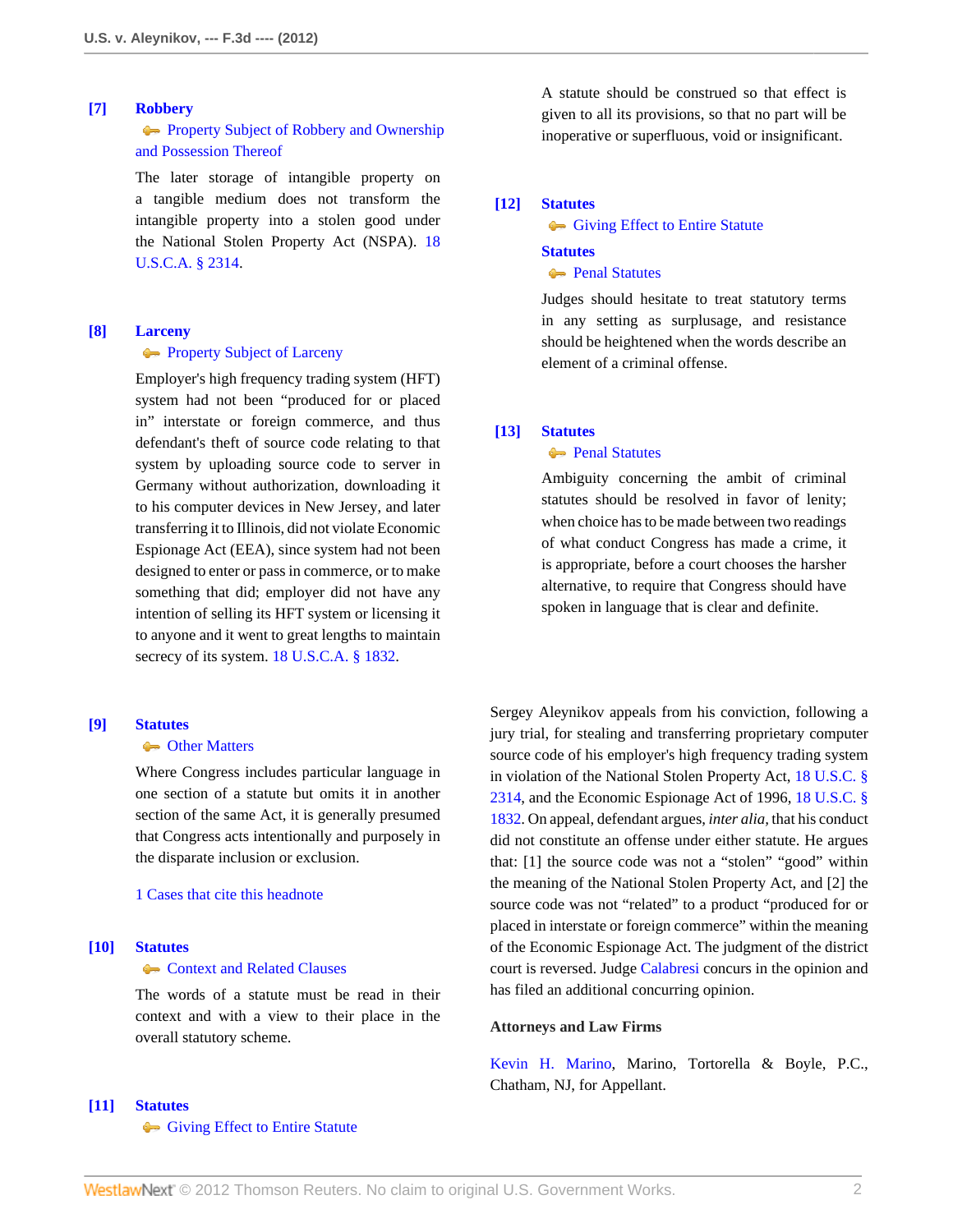[Joseph P. Facciponti](http://www.westlaw.com/Link/Document/FullText?findType=h&pubNum=176284&cite=0327493601&originatingDoc=I7506d11283f611e18b1ac573b20fcfb7&refType=RQ&originationContext=document&vr=3.0&rs=cblt1.0&transitionType=DocumentItem&contextData=(sc.History*oc.Search)) (Justin S. Weddle, on the brief), Assistant United States Attorney, for Preet Bharara, United States Attorney, Southern District of New York, New York, NY, for Appellee.

Before [JACOBS](http://www.westlaw.com/Link/Document/FullText?findType=h&pubNum=176284&cite=0179982801&originatingDoc=I7506d11283f611e18b1ac573b20fcfb7&refType=RQ&originationContext=document&vr=3.0&rs=cblt1.0&transitionType=DocumentItem&contextData=(sc.History*oc.Search)), Chief Judge, [CALABRESI](http://www.westlaw.com/Link/Document/FullText?findType=h&pubNum=176284&cite=0205251101&originatingDoc=I7506d11283f611e18b1ac573b20fcfb7&refType=RQ&originationContext=document&vr=3.0&rs=cblt1.0&transitionType=DocumentItem&contextData=(sc.History*oc.Search)) and [POOLER](http://www.westlaw.com/Link/Document/FullText?findType=h&pubNum=176284&cite=0212690601&originatingDoc=I7506d11283f611e18b1ac573b20fcfb7&refType=RQ&originationContext=document&vr=3.0&rs=cblt1.0&transitionType=DocumentItem&contextData=(sc.History*oc.Search)), Circuit Judges.

### **Opinion**

## [DENNIS JACOBS](http://www.westlaw.com/Link/Document/FullText?findType=h&pubNum=176284&cite=0179982801&originatingDoc=I7506d11283f611e18b1ac573b20fcfb7&refType=RQ&originationContext=document&vr=3.0&rs=cblt1.0&transitionType=DocumentItem&contextData=(sc.History*oc.Search)), Chief Judge:

**\*1** Sergey Aleynikov was convicted, following a jury trial in the United States District Court for the Southern District of New York (Cote, J.), of stealing and transferring some of the proprietary computer source code used in his employer's high frequency trading system, in violation of the National Stolen Property Act, [18 U.S.C. § 2314](http://www.westlaw.com/Link/Document/FullText?findType=L&pubNum=1000546&cite=18USCAS2314&originatingDoc=I7506d11283f611e18b1ac573b20fcfb7&refType=LQ&originationContext=document&vr=3.0&rs=cblt1.0&transitionType=DocumentItem&contextData=(sc.History*oc.Search)) (the "NSPA"), and the Economic Espionage Act of 1996, [18 U.S.C. § 1832](http://www.westlaw.com/Link/Document/FullText?findType=L&pubNum=1000546&cite=18USCAS1832&originatingDoc=I7506d11283f611e18b1ac573b20fcfb7&refType=LQ&originationContext=document&vr=3.0&rs=cblt1.0&transitionType=DocumentItem&contextData=(sc.History*oc.Search)) (the "EEA"). On appeal, Aleynikov argues, *inter alia,* that his conduct did not constitute an offense under either statute. He argues that: [1] the source code was not a "stolen" "good" within the meaning of the NSPA, and [2] the source code was not "related to or included in a product that is produced for or placed in interstate or foreign commerce" within the meaning of the EEA. We agree, and reverse the judgment of the district court.

# **BACKGROUND**

Sergey Aleynikov, a computer programmer, was employed by Goldman Sachs & Co. ("Goldman") from May 2007 through June 2009, developing computer source code for the company's proprietary high-frequency trading ("HFT") system. An HFT system is a mechanism for making large volumes of trades in securities and commodities based on trading decisions effected in fractions of a second. Trades are executed on the basis of algorithms that incorporate rapid market developments and data from past trades. The computer programs used to operate Goldman's HFT system are of three kinds: [1] market connectivity programs that process realtime market data and execute trades; [2] programs that use algorithms to determine which trades to make; and [3] infrastructure programs that facilitate the flow of information throughout the trading system and monitor the system's performance. Aleynikov's work focused on developing code for this last category of infrastructure programs in Goldman's HFT system. High frequency trading is a competitive business that depends in large part on the

speed with which information can be processed to seize fleeting market opportunities. Goldman closely guards the secrecy of each component of the system, and does not license the system to anyone. Goldman's confidentiality policies bound Aleynikov to keep in strict confidence all the firm's proprietary information, including any intellectual property created by Aleynikov. He was barred as well from taking it or using it when his employment ended.

By 2009, Aleynikov was earning \$400,000, the highest-paid of the twenty-five programmers in his group. In April 2009, he accepted an offer to become an Executive Vice President at Teza Technologies LLC, a Chicago-based startup that was looking to develop its own HFT system. Aleynikov was hired, at over \$1 million a year, to develop the market connectivity and infrastructure components of Teza's HFT system. Teza's founder (a former head of HFT at Chicago-based hedge fund Citadel Investment Group) emailed Aleynikov (and several other employees) in late May, conveying his expectation that they would develop a functional trading system within six months. It usually takes years for a team of programmers to develop an HFT system from scratch.

<span id="page-2-0"></span>**\*2** Aleynikov's last day at Goldman was June 5, 2009. At approximately 5:20 p.m., just before his going-away party, Aleynikov encrypted and uploaded to a server in Germany more than 500,000 lines of source code for Goldman's HFT system, including code for a substantial part of the infrastructure, and some of the algorithms and market data connectivity programs.<sup>[1](#page-8-0)</sup> Some of the code pertained to programs that could operate independently of the rest of the Goldman system and could be integrated into a competitor's system. After uploading the source code, Aleynikov deleted the encryption program as well as the history of his computer commands. When he returned to his home in New Jersey, Aleynikov downloaded the source code from the server in Germany to his home computer, and copied some of the files to other computer devices he owned.

On July 2, 2009, Aleynikov flew from New Jersey to Chicago to attend meetings at Teza. He brought with him a flash drive and a laptop containing portions of the Goldman source code. When Aleynikov flew back the following day, he was arrested by the FBI at Newark Liberty International Airport.

The indictment charged him with violating the EEA by downloading a trade secret "that is related to or included in a product that is produced for or placed in interstate or foreign commerce," with the intent to convert such trade secret and to injure its owner, to the economic benefit of anyone other than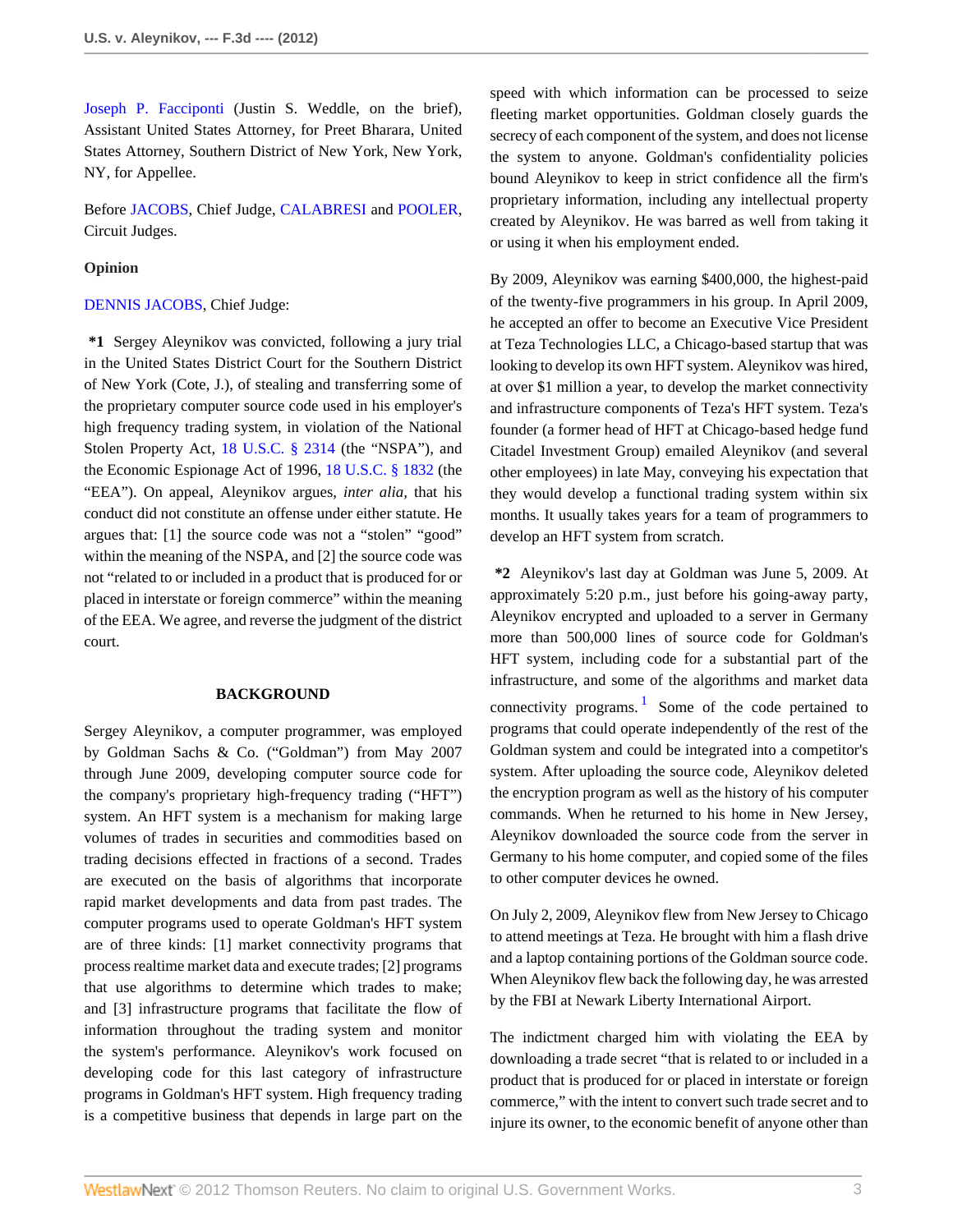the owner, *see* [18 U.S.C. § 1832\(a\)](http://www.westlaw.com/Link/Document/FullText?findType=L&pubNum=1000546&cite=18USCAS1832&originationContext=document&vr=3.0&rs=cblt1.0&transitionType=DocumentItem&contextData=(sc.History*oc.Search)#co_pp_8b3b0000958a4) (Count One); and with violating the NSPA, which makes it a crime to "transport[ ], transmit[ ], or transfer[ ] in interstate or foreign commerce any goods, wares, merchandise, securities or money, of the value of \$5,000 or more, knowing the same to have been stolen, converted or taken by fraud," [18 U.S.C. § 2314](http://www.westlaw.com/Link/Document/FullText?findType=L&pubNum=1000546&cite=18USCAS2314&originatingDoc=I7506d11283f611e18b1ac573b20fcfb7&refType=LQ&originationContext=document&vr=3.0&rs=cblt1.0&transitionType=DocumentItem&contextData=(sc.History*oc.Search)) (Count Two). A third count charged him with unauthorized computer access and exceeding authorized access in violation of the Computer Fraud and Abuse Act, [18 U.S.C. § 1030.](http://www.westlaw.com/Link/Document/FullText?findType=L&pubNum=1000546&cite=18USCAS1030&originatingDoc=I7506d11283f611e18b1ac573b20fcfb7&refType=LQ&originationContext=document&vr=3.0&rs=cblt1.0&transitionType=DocumentItem&contextData=(sc.History*oc.Search))

Aleynikov moved to dismiss the indictment for failure to state an offense. *See* [Fed.R.Crim.P. 12\(b\)\(3\)\(B\).](http://www.westlaw.com/Link/Document/FullText?findType=L&pubNum=1004365&cite=USFRCRPR12&originatingDoc=I7506d11283f611e18b1ac573b20fcfb7&refType=LQ&originationContext=document&vr=3.0&rs=cblt1.0&transitionType=DocumentItem&contextData=(sc.History*oc.Search)) The district court dismissed Count Three of the indictment but otherwise denied Aleynikov's motion. *[United States v. Aleynikov,](http://www.westlaw.com/Link/Document/FullText?findType=Y&serNum=2022943617&pubNum=4637&originationContext=document&vr=3.0&rs=cblt1.0&transitionType=DocumentItem&contextData=(sc.History*oc.Search))* 737 [F.Supp.2d 173 \(S.D.N.Y.2010\)](http://www.westlaw.com/Link/Document/FullText?findType=Y&serNum=2022943617&pubNum=4637&originationContext=document&vr=3.0&rs=cblt1.0&transitionType=DocumentItem&contextData=(sc.History*oc.Search)).

As to Count One, the district court concluded: [1] the stolen source code is a trade secret; [2] the HFT system constitutes a "product" to which the source code relates because the system was developed and modified through the labor of Goldman's computer programmers; and [ 3] the HFT system was "produced for" interstate commerce because it facilitates the rapid execution of trades on financial markets such as the New York Stock Exchange and NASDAQ. *Id.* [at 177–79.](http://www.westlaw.com/Link/Document/FullText?findType=Y&serNum=2022943617&originationContext=document&vr=3.0&rs=cblt1.0&transitionType=DocumentItem&contextData=(sc.History*oc.Search)) The district court reasoned that the whole purpose of the HFT system was "to engage in interstate and foreign commerce." *Id.* [at 179.](http://www.westlaw.com/Link/Document/FullText?findType=Y&serNum=2022943617&originationContext=document&vr=3.0&rs=cblt1.0&transitionType=DocumentItem&contextData=(sc.History*oc.Search))

As to Count Two, the court held that the source code for Goldman's HFT system constitutes "goods" that were "stolen" within the meaning of the NSPA because, though source code is intangible, it "contains highly confidential trade secrets related to the Trading System" that "would be valuable for any firm seeking to launch, or enhance, a highfrequency trading business." *Id.* [at 187.](http://www.westlaw.com/Link/Document/FullText?findType=Y&serNum=2022943617&originationContext=document&vr=3.0&rs=cblt1.0&transitionType=DocumentItem&contextData=(sc.History*oc.Search))

**\*3** Count Three was dismissed on the ground that Aleynikov was authorized to access the Goldman computer and did not exceed the scope of his authorization, and that authorized use of a computer in a manner that misappropriates information is not an offense under the Computer Fraud and Abuse Act. *Id.* [at 192–94.](http://www.westlaw.com/Link/Document/FullText?findType=Y&serNum=2022943617&originationContext=document&vr=3.0&rs=cblt1.0&transitionType=DocumentItem&contextData=(sc.History*oc.Search))

The jury convicted Aleynikov on Counts One and Two. He was sentenced to 97 months of imprisonment followed by a three-year term of supervised release, and was ordered to pay a \$12,500 fine. Bail pending appeal was denied because Aleynikov, a dual citizen of the United States and Russia, was feared to be a flight risk.

Aleynikov appealed his conviction and sentence, arguing, among other things, that the district court erred in denying his motion to dismiss the indictment in its entirety. The Government did not appeal the dismissal of Count Three of the indictment.

On February 17, 2012, following oral argument, we issued a short order reversing Aleynikov's convictions on both counts, and indicated that an opinion would follow.

# <span id="page-3-4"></span>**DISCUSSION**

On appeal, Aleynikov renews his challenge to the sufficiency of the indictment on both Counts One and Two. $2^2$  $2^2$  As to Count One, he argues that the source code is not "related to or included in a product that is produced for or placed in interstate or foreign commerce" within the meaning of the EEA. As to Count Two, Aleynikov argues that the source code—as purely intangible property—is not a "good" that was "stolen" within the meaning of the NSPA.

<span id="page-3-1"></span><span id="page-3-0"></span>**[\[1\]](#page-0-1) [\[2\]](#page-0-2)** Aleynikov's challenge requires us to determine the scope of two federal criminal statutes. Since federal crimes are "solely creatures of statute," *[Dowling v. United States,](http://www.westlaw.com/Link/Document/FullText?findType=Y&serNum=1985133041&pubNum=708&originationContext=document&vr=3.0&rs=cblt1.0&transitionType=DocumentItem&contextData=(sc.History*oc.Search))* [473 U.S. 207, 213, 105 S.Ct. 3127, 87 L.Ed.2d 152 \(1985\)](http://www.westlaw.com/Link/Document/FullText?findType=Y&serNum=1985133041&pubNum=708&originationContext=document&vr=3.0&rs=cblt1.0&transitionType=DocumentItem&contextData=(sc.History*oc.Search)) (internal quotation marks omitted), a federal indictment can be challenged on the ground that it fails to allege a crime within the terms of the applicable statute. *See [United States](http://www.westlaw.com/Link/Document/FullText?findType=Y&serNum=2000301652&pubNum=506&originationContext=document&vr=3.0&rs=cblt1.0&transitionType=DocumentItem&contextData=(sc.History*oc.Search)#co_pp_sp_506_91) v. Pirro,* [212 F.3d 86, 91–92 \(2d Cir.2000\).](http://www.westlaw.com/Link/Document/FullText?findType=Y&serNum=2000301652&pubNum=506&originationContext=document&vr=3.0&rs=cblt1.0&transitionType=DocumentItem&contextData=(sc.History*oc.Search)#co_pp_sp_506_91) [3](#page-8-2) The sufficiency of an indictment and the interpretation of a federal statute are both matters of law that we review de *novo. See [Fiero](http://www.westlaw.com/Link/Document/FullText?findType=Y&serNum=2026278842&pubNum=506&originationContext=document&vr=3.0&rs=cblt1.0&transitionType=DocumentItem&contextData=(sc.History*oc.Search)#co_pp_sp_506_573) [v. Fin. Indus. Regulatory Auth., Inc.,](http://www.westlaw.com/Link/Document/FullText?findType=Y&serNum=2026278842&pubNum=506&originationContext=document&vr=3.0&rs=cblt1.0&transitionType=DocumentItem&contextData=(sc.History*oc.Search)#co_pp_sp_506_573)* 660 F.3d 569, 573 (2d [Cir.2011\);](http://www.westlaw.com/Link/Document/FullText?findType=Y&serNum=2026278842&pubNum=506&originationContext=document&vr=3.0&rs=cblt1.0&transitionType=DocumentItem&contextData=(sc.History*oc.Search)#co_pp_sp_506_573) *Pirro,* [212 F.3d at 92](http://www.westlaw.com/Link/Document/FullText?findType=Y&serNum=2000301652&pubNum=506&originationContext=document&vr=3.0&rs=cblt1.0&transitionType=DocumentItem&contextData=(sc.History*oc.Search)#co_pp_sp_506_92).

<span id="page-3-5"></span><span id="page-3-3"></span><span id="page-3-2"></span>**[\[3\]](#page-0-3) [\[4\]](#page-0-4)** Statutory construction "must begin with the language employed by Congress and the assumption that the ordinary meaning of that language accurately expresses the legislative purpose." *[United States v. Albertini,](http://www.westlaw.com/Link/Document/FullText?findType=Y&serNum=1985131878&pubNum=708&originationContext=document&vr=3.0&rs=cblt1.0&transitionType=DocumentItem&contextData=(sc.History*oc.Search))* 472 U.S. [675, 680, 105 S.Ct. 2897, 86 L.Ed.2d 536 \(1985\)](http://www.westlaw.com/Link/Document/FullText?findType=Y&serNum=1985131878&pubNum=708&originationContext=document&vr=3.0&rs=cblt1.0&transitionType=DocumentItem&contextData=(sc.History*oc.Search)) (quoting *[Park 'N Fly, Inc. v. Dollar Park & Fly, Inc.,](http://www.westlaw.com/Link/Document/FullText?findType=Y&serNum=1985101286&pubNum=708&originationContext=document&vr=3.0&rs=cblt1.0&transitionType=DocumentItem&contextData=(sc.History*oc.Search))* 469 U.S. 189, [194, 105 S.Ct. 658, 83 L.Ed.2d 582 \(1985\)](http://www.westlaw.com/Link/Document/FullText?findType=Y&serNum=1985101286&pubNum=708&originationContext=document&vr=3.0&rs=cblt1.0&transitionType=DocumentItem&contextData=(sc.History*oc.Search))). "Due respect for the prerogatives of Congress in defining federal crimes prompts restraint in this area, where we typically find a narrow interpretation appropriate." *Dowling,* [473 U.S. at 213](http://www.westlaw.com/Link/Document/FullText?findType=Y&serNum=1985133041&pubNum=780&originationContext=document&vr=3.0&rs=cblt1.0&transitionType=DocumentItem&contextData=(sc.History*oc.Search)#co_pp_sp_780_213) (internal quotation marks omitted).

We conclude that Aleynikov's conduct did not constitute an offense under either the NSPA or the EEA, and that the indictment was therefore legally insufficient. We consider the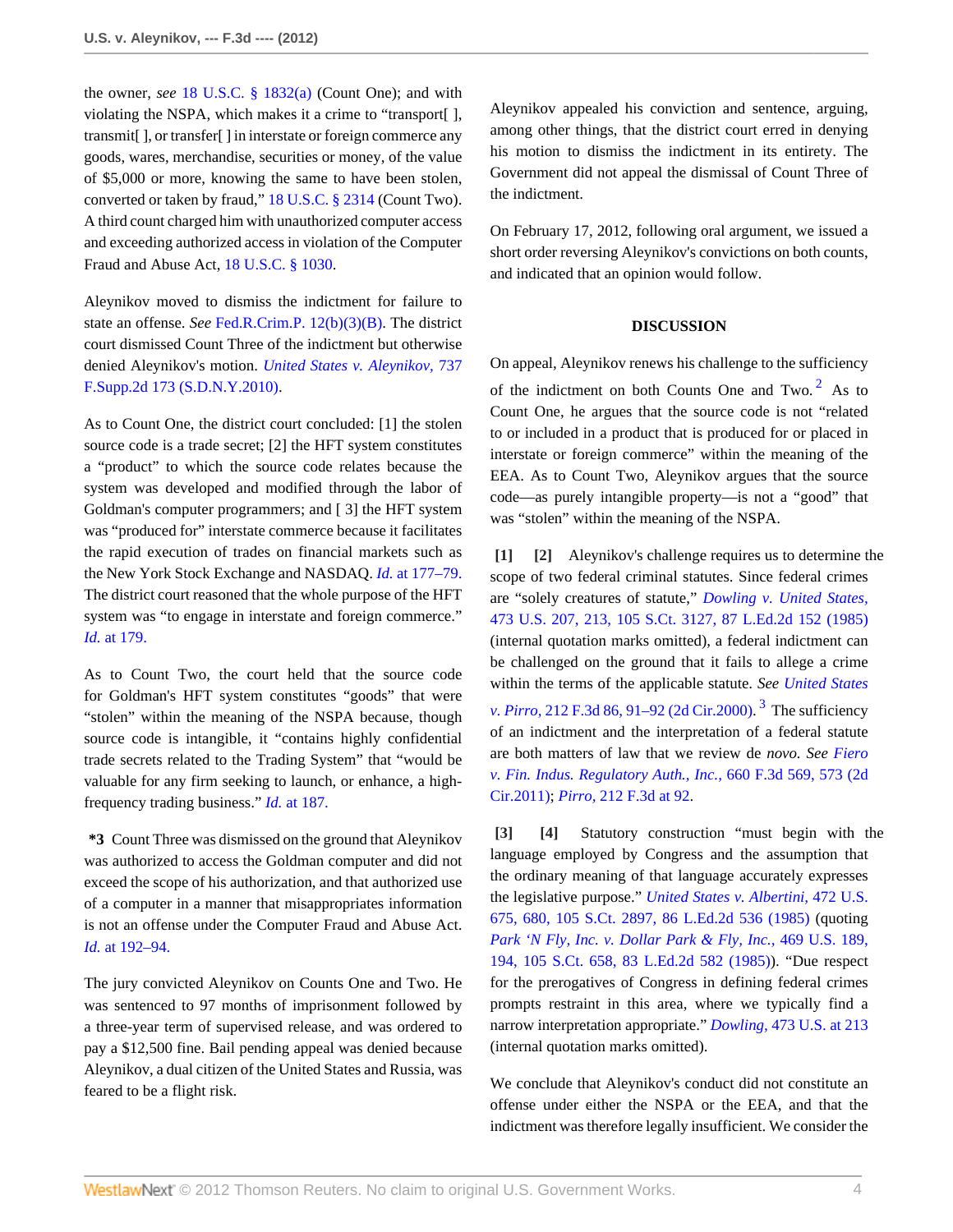statutes in the order they were briefed: the NSPA first, the EEA second.

# **I**

<span id="page-4-0"></span>**\*4 [\[5\]](#page-0-0)** The NSPA makes it a crime to "transport[ ], transmit[ ], or transfer[ ] in interstate or foreign commerce any goods, wares, merchandise, securities or money, of the value of \$5,000 or more, knowing the same to have been stolen, converted or taken by fraud." [18 U.S.C. § 2314](http://www.westlaw.com/Link/Document/FullText?findType=L&pubNum=1000546&cite=18USCAS2314&originatingDoc=I7506d11283f611e18b1ac573b20fcfb7&refType=LQ&originationContext=document&vr=3.0&rs=cblt1.0&transitionType=DocumentItem&contextData=(sc.History*oc.Search)). The statute does not define the terms "goods," "wares," or "merchandise." We have held that they provide "a general and comprehensive designation of such personal property or chattels as are ordinarily a subject of commerce." *[In re](http://www.westlaw.com/Link/Document/FullText?findType=Y&serNum=1971111602&pubNum=350&originationContext=document&vr=3.0&rs=cblt1.0&transitionType=DocumentItem&contextData=(sc.History*oc.Search)#co_pp_sp_350_248) Vericker,* [446 F.2d 244, 248 \(2d Cir.1971\)](http://www.westlaw.com/Link/Document/FullText?findType=Y&serNum=1971111602&pubNum=350&originationContext=document&vr=3.0&rs=cblt1.0&transitionType=DocumentItem&contextData=(sc.History*oc.Search)#co_pp_sp_350_248) (Friendly, *C.J.*) (quoting *[United States v. Seagraves,](http://www.westlaw.com/Link/Document/FullText?findType=Y&serNum=1959110221&pubNum=350&originationContext=document&vr=3.0&rs=cblt1.0&transitionType=DocumentItem&contextData=(sc.History*oc.Search)#co_pp_sp_350_880)* 265 F.2d 876, 880(3d [Cir.1959\)\)](http://www.westlaw.com/Link/Document/FullText?findType=Y&serNum=1959110221&pubNum=350&originationContext=document&vr=3.0&rs=cblt1.0&transitionType=DocumentItem&contextData=(sc.History*oc.Search)#co_pp_sp_350_880). The decisive question is whether the source code that Aleynikov uploaded to a server in Germany, then downloaded to his computer devices in New Jersey, and later transferred to Illinois, constituted stolen "goods," "wares," or "merchandise" within the meaning of the NSPA. Based on the substantial weight of the case law, as well as the ordinary meaning of the words, we conclude that it did not.

# **A.**

We first considered the applicability of the NSPA to the theft of intellectual property in *[United States v. Bottone,](http://www.westlaw.com/Link/Document/FullText?findType=Y&serNum=1966122251&pubNum=350&originationContext=document&vr=3.0&rs=cblt1.0&transitionType=DocumentItem&contextData=(sc.History*oc.Search))* 365 [F.2d 389 \(2d Cir.1966\)](http://www.westlaw.com/Link/Document/FullText?findType=Y&serNum=1966122251&pubNum=350&originationContext=document&vr=3.0&rs=cblt1.0&transitionType=DocumentItem&contextData=(sc.History*oc.Search)) (Friendly, *J.*), in which photocopied documents outlining manufacturing procedures for certain pharmaceuticals were transported across state lines. Since the actual processes themselves (as opposed to photocopies) were never transported across state lines, the "serious question" (we explained) was whether "the papers showing [the] processes that were transported in interstate or foreign commerce were 'goods' which had been 'stolen, converted or taken by fraud' in view of the lack of proof that any of the physical materials so transported came from [the manufacturer's] possession." *Id.* [at 393.](http://www.westlaw.com/Link/Document/FullText?findType=Y&serNum=1966122251&originationContext=document&vr=3.0&rs=cblt1.0&transitionType=DocumentItem&contextData=(sc.History*oc.Search)) We held that the NSPA was violated there, observing that what was "stolen and transported" was, ultimately, "tangible goods," notwithstanding the "clever intermediate transcription [and] use of a photocopy machine." *Id.* However, we suggested that a different result would obtain if there was no physical taking of tangible property whatsoever: "To be sure, where no tangible objects were ever taken or transported, a court would be hard pressed to conclude that 'goods' had been stolen and transported within the meaning of 2314." *Id.* Hence, we observed, "the statute would presumably not extend to the case where a carefully guarded secret formula was memorized, carried away in the recesses of a thievish mind and placed in writing only after a boundary had been crossed." *Id. Bottone* itself thus treats its holding as the furthest limit of a statute that is not endlessly elastic: Some tangible property must be taken from the owner for there to be deemed a "good" that is "stolen" for purposes of the NSPA.

*Bottone's* reading of the NSPA is confirmed by the Supreme Court's opinion in *[Dowling v. United States,](http://www.westlaw.com/Link/Document/FullText?findType=Y&serNum=1985133041&pubNum=708&originationContext=document&vr=3.0&rs=cblt1.0&transitionType=DocumentItem&contextData=(sc.History*oc.Search))* 473 U.S. 207, [105 S.Ct. 3127, 87 L.Ed.2d 152 \(1985\),](http://www.westlaw.com/Link/Document/FullText?findType=Y&serNum=1985133041&pubNum=708&originationContext=document&vr=3.0&rs=cblt1.0&transitionType=DocumentItem&contextData=(sc.History*oc.Search)) which held that the NSPA did not apply to an interstate bootleg record operation. *Dowling* rejected the Government's argument that the unauthorized use of the musical compositions rendered them "stolen, converted or taken by fraud." Cases prosecuted under the NSPA "have always involved physical 'goods, wares, [or] merchandise' that have themselves been 'stolen, converted or taken by fraud' "—even if the stolen thing does not "remain in entirely unaltered form," and "owes a major portion of its value to an intangible component." *Id.* at 216.

**\*5** "This basic element"—the taking of a physical thing —"comports with the common-sense meaning of the statutory language: by requiring that the 'goods, wares [or] merchandise' be 'the same' as those 'stolen, converted or taken by fraud,' the provision seems clearly to contemplate a physical identity between the items unlawfully obtained and those eventually transported, and hence some prior physical taking of the subject goods." *Id.* [4](#page-8-3)

<span id="page-4-1"></span>We join other circuits in relying on *Dowling* for the proposition that the theft and subsequent interstate transmission of purely intangible property is beyond the scope of the NSPA.

In a close analog to the present case, the Tenth Circuit affirmed the dismissal of an indictment alleging that the defendant transported in interstate commerce a computer program containing source code that was taken from his employer. *United States v. Brown,* [925 F.2d 1301, 1305, 1309](http://www.westlaw.com/Link/Document/FullText?findType=Y&serNum=1991041504&pubNum=350&originationContext=document&vr=3.0&rs=cblt1.0&transitionType=DocumentItem&contextData=(sc.History*oc.Search)#co_pp_sp_350_1305) [\(10th Cir.1991\).](http://www.westlaw.com/Link/Document/FullText?findType=Y&serNum=1991041504&pubNum=350&originationContext=document&vr=3.0&rs=cblt1.0&transitionType=DocumentItem&contextData=(sc.History*oc.Search)#co_pp_sp_350_1305) Citing *Dowling,* the court held that the NSPA "applies only to physical 'goods, wares or merchandise' " and that "[p]urely intellectual property is not within this category. It can be represented physically, such as through writing on a page, but the underlying, intellectual property itself, remains intangible." *Id.* [at 1307.](http://www.westlaw.com/Link/Document/FullText?findType=Y&serNum=1991041504&originationContext=document&vr=3.0&rs=cblt1.0&transitionType=DocumentItem&contextData=(sc.History*oc.Search)) The Court concluded that "the computer program itself is an intangible intellectual property, and as such, it alone cannot constitute goods, wares, merchandise, securities or moneys which have been stolen, converted or taken" for purposes of the NSPA. *Id.* [at 1308.](http://www.westlaw.com/Link/Document/FullText?findType=Y&serNum=1991041504&originationContext=document&vr=3.0&rs=cblt1.0&transitionType=DocumentItem&contextData=(sc.History*oc.Search))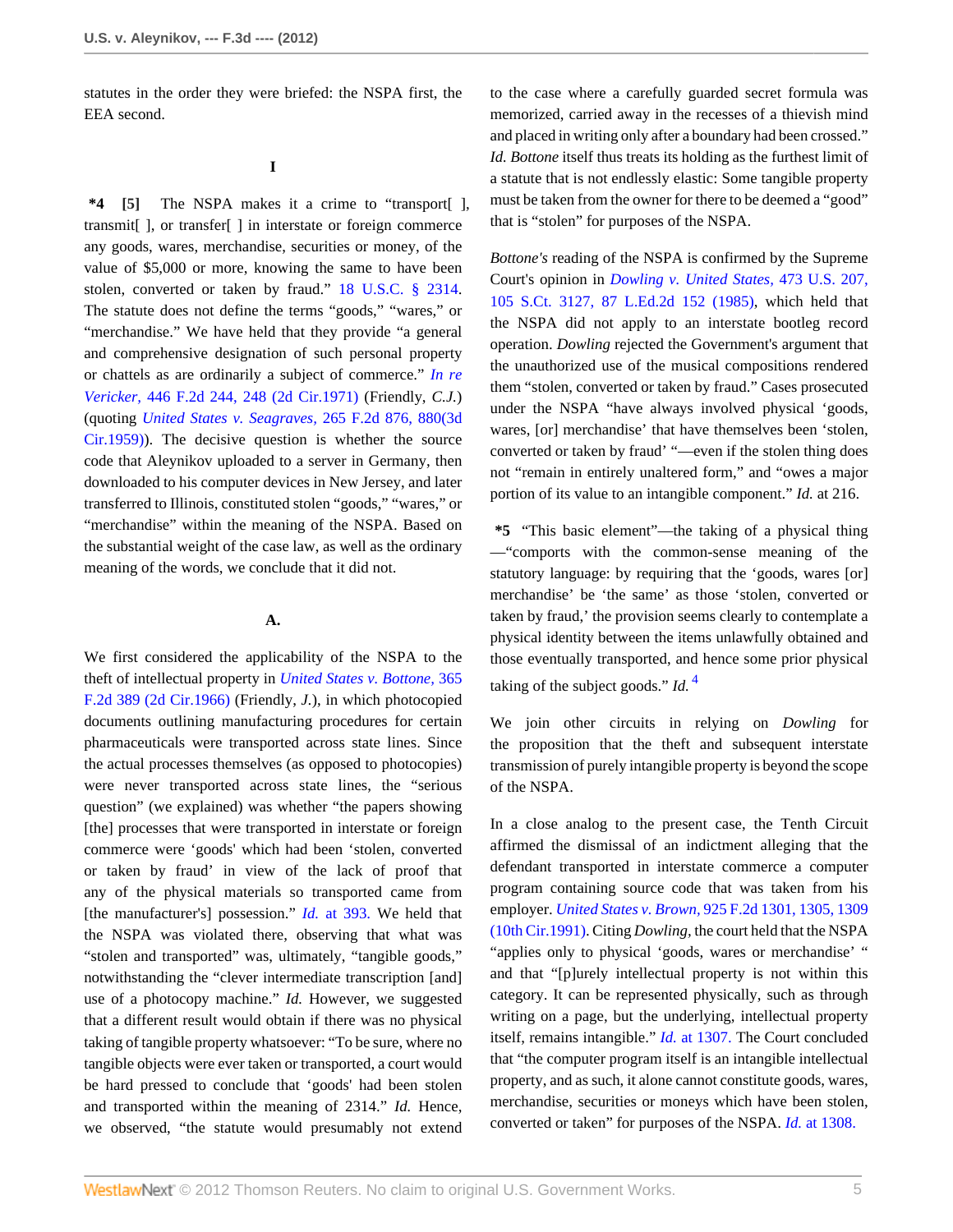Similarly, the Seventh Circuit has held that numerical "Comdata codes" used by truckers to access money transfers at truck stops constitute intangible property the theft of which is not a violation of the NSPA. *[United States v. Stafford,](http://www.westlaw.com/Link/Document/FullText?findType=Y&serNum=1998053524&pubNum=506&originationContext=document&vr=3.0&rs=cblt1.0&transitionType=DocumentItem&contextData=(sc.History*oc.Search))* 136 [F.3d 1109 \(7th Cir.1998\)](http://www.westlaw.com/Link/Document/FullText?findType=Y&serNum=1998053524&pubNum=506&originationContext=document&vr=3.0&rs=cblt1.0&transitionType=DocumentItem&contextData=(sc.History*oc.Search)). The court reasoned that the codes themselves were not "goods, wares, or merchandise," but rather "information"; that the defendant had not been charged with transporting pieces of paper containing the codes; and that the only conduct charged was "transferring the codes themselves, which are simply sequences of digits." *Id.* [at](http://www.westlaw.com/Link/Document/FullText?findType=Y&serNum=1998053524&originationContext=document&vr=3.0&rs=cblt1.0&transitionType=DocumentItem&contextData=(sc.History*oc.Search)) [1114–15.](http://www.westlaw.com/Link/Document/FullText?findType=Y&serNum=1998053524&originationContext=document&vr=3.0&rs=cblt1.0&transitionType=DocumentItem&contextData=(sc.History*oc.Search))

The First Circuit has also concluded that the NSPA does not criminalize the theft of intangible things: The NSPA "does not apply to purely 'intangible information,' the theft of which is punishable under copyright law and other intellectual property statutes" but "*does apply* when there has been 'some tangible item taken, however insignificant or valueless it may be, absent the intangible component.' " *[United States v.](http://www.westlaw.com/Link/Document/FullText?findType=Y&serNum=2000533124&pubNum=506&originationContext=document&vr=3.0&rs=cblt1.0&transitionType=DocumentItem&contextData=(sc.History*oc.Search)#co_pp_sp_506_14) Martin,* [228 F.3d 1, 14–15 \(1st Cir.2000\)](http://www.westlaw.com/Link/Document/FullText?findType=Y&serNum=2000533124&pubNum=506&originationContext=document&vr=3.0&rs=cblt1.0&transitionType=DocumentItem&contextData=(sc.History*oc.Search)#co_pp_sp_506_14) (quoting *[Brown,](http://www.westlaw.com/Link/Document/FullText?findType=Y&serNum=1991041504&pubNum=350&originationContext=document&vr=3.0&rs=cblt1.0&transitionType=DocumentItem&contextData=(sc.History*oc.Search)#co_pp_sp_350_1307)* 925 [F.2d at 1307, 1308 n. 14\).](http://www.westlaw.com/Link/Document/FullText?findType=Y&serNum=1991041504&pubNum=350&originationContext=document&vr=3.0&rs=cblt1.0&transitionType=DocumentItem&contextData=(sc.History*oc.Search)#co_pp_sp_350_1307)

<span id="page-5-0"></span>**[\[6\]](#page-0-5)** The Government argues that a tangibility requirement ignores a 1988 amendment, which added the words "transmit[ ]" and "transfer[ ]" to the terms: "transport[ ], transmit[ ], or transfer[ ]." The Government contends that the added words reflect an intent to cover generally transfers and transmissions of non-physical forms of stolen property. The evident purpose of the amendment, however, was to clarify that the statute applied to non-physical electronic transfers of *money. See [United States v. Piervinanzi,](http://www.westlaw.com/Link/Document/FullText?findType=Y&serNum=1994102816&pubNum=506&originationContext=document&vr=3.0&rs=cblt1.0&transitionType=DocumentItem&contextData=(sc.History*oc.Search)#co_pp_sp_506_678)* 23 [F.3d 670, 678 n. 6 \(2d Cir.1994\).](http://www.westlaw.com/Link/Document/FullText?findType=Y&serNum=1994102816&pubNum=506&originationContext=document&vr=3.0&rs=cblt1.0&transitionType=DocumentItem&contextData=(sc.History*oc.Search)#co_pp_sp_506_678) Money, though it can be intangible, is specifically enumerated in  $\S$  2314 as a thing apart and distinct from "goods," "wares," or "merchandise." The addition to the possible means of transport does not bespeak an intent to alter or expand the ordinary meaning of "goods," "wares," or "merchandise" and therefore does not obviate the Government's need to identify a predicate good, ware, merchandise, security, or money that has been stolen.

# **B.**

<span id="page-5-1"></span>**\*6 [\[7\]](#page-1-1)** By uploading Goldman's proprietary source code to a computer server in Germany, Aleynikov stole purely intangible property embodied in a purely intangible format. There was no allegation that he physically seized anything tangible from Goldman, such as a compact disc or thumb drive containing source code, so we need not decide whether that would suffice as a physical theft. Aleynikov later

transported portions of the source code to Chicago, on his laptop and flash drive. However, there is no violation of the statute unless the good is transported with knowledge that "the same" has been stolen; the statute therefore presupposes that the thing stolen was a good or ware, etc., *at the time of the theft.* The wording "contemplate[s] a physical identity between the items unlawfully obtained and those eventually transported." *Dowling,* [473 U.S. at 216](http://www.westlaw.com/Link/Document/FullText?findType=Y&serNum=1985133041&pubNum=780&originationContext=document&vr=3.0&rs=cblt1.0&transitionType=DocumentItem&contextData=(sc.History*oc.Search)#co_pp_sp_780_216). The later storage of intangible property on a tangible medium does not transform the intangible property into a stolen good.

The infringement of copyright in *Dowling* parallels Aleynikov's theft of computer code. Although "[t]he infringer invades a statutorily defined province guaranteed to the copyright holder alone[,] ... he does not assume physical control over the copyright; nor does he wholly deprive its owner of its use." *Id.* at 217. Because Aleynikov did not "assume physical control" over anything when he took the source code, and because he did not thereby "deprive [Goldman] of its use," Aleynikov did not violate the NSPA.

As the district court observed, Goldman's source code is highly valuable, and there is no doubt that in virtually every case involving proprietary computer code worth stealing, the value of the intangible code will vastly exceed the value of any physical item on which it might be stored. *See [Aleynikov,](http://www.westlaw.com/Link/Document/FullText?findType=Y&serNum=2022943617&pubNum=4637&originationContext=document&vr=3.0&rs=cblt1.0&transitionType=DocumentItem&contextData=(sc.History*oc.Search)#co_pp_sp_4637_187)* [737 F.Supp.2d at 187.](http://www.westlaw.com/Link/Document/FullText?findType=Y&serNum=2022943617&pubNum=4637&originationContext=document&vr=3.0&rs=cblt1.0&transitionType=DocumentItem&contextData=(sc.History*oc.Search)#co_pp_sp_4637_187) But federal crimes are "solely creatures of statute." *Dowling,* [473 U.S. at 213](http://www.westlaw.com/Link/Document/FullText?findType=Y&serNum=1985133041&pubNum=780&originationContext=document&vr=3.0&rs=cblt1.0&transitionType=DocumentItem&contextData=(sc.History*oc.Search)#co_pp_sp_780_213) (internal quotation marks omitted). We decline to stretch or update statutory words of plain and ordinary meaning in order to better accommodate the digital age.

# **II**

We next consider the sufficiency of the indictment as to the EEA. As with the NSPA count, we conclude that the indictment was insufficient as a matter of law.

# **A.**

The EEA contains two operative provisions. The first section (18 U.S.C.  $\S$  1831(a)), which is not charged in the indictment, applies to foreign espionage and is expressed broadly: "Whoever, intending or knowing that the offense will benefit any foreign government, foreign instrumentality, or foreign agent, knowingly ... without authorization ... downloads, uploads, ... transmits, ... or conveys a trade secret" is guilty of a federal offense, and may be imprisoned for up to 15 years. [18 U.S.C. § 1831\(a\).](http://www.westlaw.com/Link/Document/FullText?findType=L&pubNum=1000546&cite=18USCAS1831&originationContext=document&vr=3.0&rs=cblt1.0&transitionType=DocumentItem&contextData=(sc.History*oc.Search)#co_pp_8b3b0000958a4)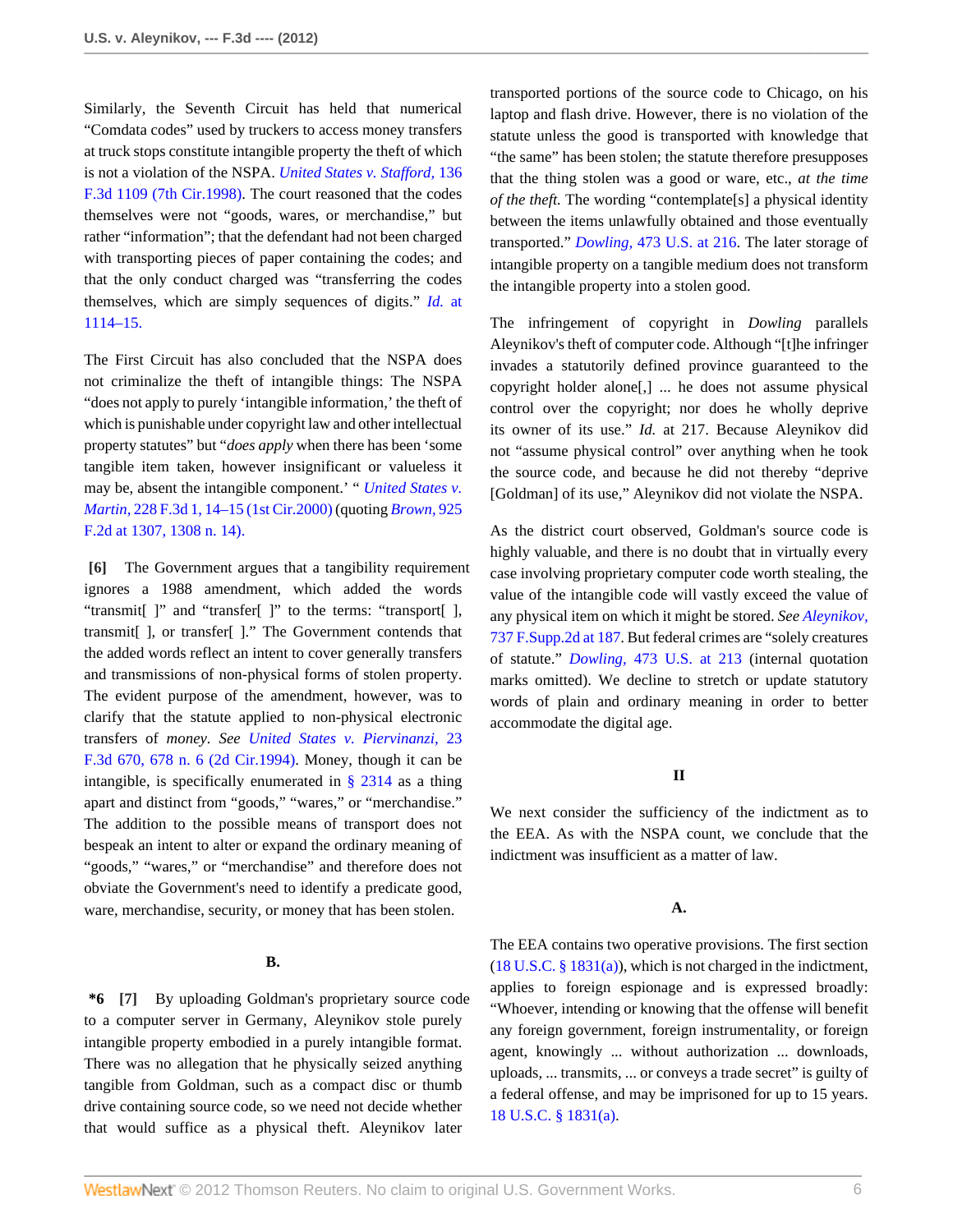<span id="page-6-0"></span>**[\[8\]](#page-1-0)** Aleynikov, however, was charged with violating [18](http://www.westlaw.com/Link/Document/FullText?findType=L&pubNum=1000546&cite=18USCAS1832&originatingDoc=I7506d11283f611e18b1ac573b20fcfb7&refType=LQ&originationContext=document&vr=3.0&rs=cblt1.0&transitionType=DocumentItem&contextData=(sc.History*oc.Search)) [U.S.C. §](http://www.westlaw.com/Link/Document/FullText?findType=L&pubNum=1000546&cite=18USCAS1832&originatingDoc=I7506d11283f611e18b1ac573b20fcfb7&refType=LQ&originationContext=document&vr=3.0&rs=cblt1.0&transitionType=DocumentItem&contextData=(sc.History*oc.Search)) *1832,* which imposes the italicized limitation (which is not found in [§ 1831](http://www.westlaw.com/Link/Document/FullText?findType=L&pubNum=1000546&cite=18USCAS1831&originatingDoc=I7506d11283f611e18b1ac573b20fcfb7&refType=LQ&originationContext=document&vr=3.0&rs=cblt1.0&transitionType=DocumentItem&contextData=(sc.History*oc.Search))): "Whoever, with intent to convert a trade secret, *that is related to or included in a product that is produced for or placed in interstate or foreign commerce,* to the economic benefit of anyone other than the owner thereof, and intending or knowing that the offense will, injure any owner of that trade secret, knowingly ... without authorization ... downloads, uploads, ... transmits, ... or conveys such information" is guilty of a federal offense, and may be imprisoned for up to 10 years. *Id.* [§ 1832\(a\)](http://www.westlaw.com/Link/Document/FullText?findType=L&pubNum=1000546&cite=18USCAS1832&originationContext=document&vr=3.0&rs=cblt1.0&transitionType=DocumentItem&contextData=(sc.History*oc.Search)#co_pp_8b3b0000958a4) (emphasis added).

<span id="page-6-1"></span>**\*7 [\[9\]](#page-1-2)** Thus there is a limitation—that products be "produced for" or "placed in" interstate or foreign commerce —in the statute Aleynikov is charged with violating, a limitation that does not appear in the otherwise parallel foreign espionage statute. "Where Congress includes particular language in one section of a statute but omits it in another section of the same Act, it is generally presumed that Congress acts intentionally and purposely in the disparate inclusion or exclusion." *[Russello v. United States,](http://www.westlaw.com/Link/Document/FullText?findType=Y&serNum=1983149303&pubNum=708&originationContext=document&vr=3.0&rs=cblt1.0&transitionType=DocumentItem&contextData=(sc.History*oc.Search))* 464 U.S. [16, 23, 104 S.Ct. 296, 78 L.Ed.2d 17 \(1983\)](http://www.westlaw.com/Link/Document/FullText?findType=Y&serNum=1983149303&pubNum=708&originationContext=document&vr=3.0&rs=cblt1.0&transitionType=DocumentItem&contextData=(sc.History*oc.Search)) (internal quotation marks and alteration omitted). The requirement that products be "produced for" or "placed in" interstate or foreign commerce therefore must be read as a term of limitation.

The legislative history confirms this. The version of [§ 1832](http://www.westlaw.com/Link/Document/FullText?findType=L&pubNum=1000546&cite=18USCAS1832&originatingDoc=I7506d11283f611e18b1ac573b20fcfb7&refType=LQ&originationContext=document&vr=3.0&rs=cblt1.0&transitionType=DocumentItem&contextData=(sc.History*oc.Search)) that appeared in the original Senate bill did not contain the limiting language. It applied to any person who steals "proprietary economic information having a value of not less than \$100,000"; it did not specify whether that economic information relates to a product produced for or placed in interstate commerce, and instead contained a categorical finding that "the development and production of proprietary economic information involves every aspect of interstate commerce and business." S. 1556, 104th Cong. §§ 2(a), 3 (2d Sess.1996), *reprinted in* [S.Rep. No. 104–359,](http://www.westlaw.com/Link/Document/FullText?findType=Y&serNum=0106680466&pubNum=0001503&originationContext=document&vr=3.0&rs=cblt1.0&transitionType=DocumentItem&contextData=(sc.History*oc.Search)) at 1, 3. The limiting language was introduced in the House Bill. *See* [H .R. Rep. No. 104–788, at 2 \(1996\)](http://www.westlaw.com/Link/Document/FullText?findType=Y&serNum=0106711382&pubNum=0100014&originationContext=document&vr=3.0&rs=cblt1.0&transitionType=DocumentItem&contextData=(sc.History*oc.Search)), *reprinted in* 1996 U.S.C.C.A.N. 4021, 4021. The words of limitation in [§ 1832](http://www.westlaw.com/Link/Document/FullText?findType=L&pubNum=1000546&cite=18USCAS1832&originatingDoc=I7506d11283f611e18b1ac573b20fcfb7&refType=LQ&originationContext=document&vr=3.0&rs=cblt1.0&transitionType=DocumentItem&contextData=(sc.History*oc.Search)) were deliberately chosen.

The natural reading that takes account of the distinct meaning of the paired phrases ("produced for" and "placed in") is that  $\frac{8}{9}$  1832(a) identifies two separate but related categories. Products "placed in" commerce have already been introduced into the stream of commerce and have reached the marketplace. Products that have not yet been "placed in"

commerce but are still being developed or readied for the marketplace can properly be described as being "produced for," if not yet actually "placed in," commerce. Reading the statute in this way gives effect to both categories of product (those "produced for" commerce and those "placed in" commerce), without making one a subset of the other.

This interpretation has the added virtue of construing the two categories of product in relationship to one another (a sequential or temporal relationship), and finds support in the doctrine of statutory interpretation which instructs that words in a statute are known by the company they keep. *See [Gustafson v. Alloyd Co., Inc.,](http://www.westlaw.com/Link/Document/FullText?findType=Y&serNum=1995055306&pubNum=708&originationContext=document&vr=3.0&rs=cblt1.0&transitionType=DocumentItem&contextData=(sc.History*oc.Search))* 513 U.S. 561, [575, 115 S.Ct. 1061, 131 L.Ed.2d 1 \(1995\)](http://www.westlaw.com/Link/Document/FullText?findType=Y&serNum=1995055306&pubNum=708&originationContext=document&vr=3.0&rs=cblt1.0&transitionType=DocumentItem&contextData=(sc.History*oc.Search)) (invoking this doctrine "to avoid ascribing to one word a meaning so broad that it is inconsistent with its accompanying words, thus giving unintended breadth to the Acts of Congress" (internal quotation marks omitted)). The statute would fall short of critical protections if it applied only to the theft of trade secrets relating to those products that had already been "placed in" the marketplace; left vulnerable would be the class of trade secrets inhering in products that have not yet been placed on the market, such as prototypes—precisely the kinds of trade secrets that are likely to attract espionage. Congress thus plugged a gap by extending the statute's coverage to include products "produced for" commerce as well as those already in the marketplace.

**\*8** The district court interpreted the phrase "produced for" interstate or foreign commerce more broadly. It held that the HFT system was "produced for" interstate commerce because "the sole purpose for which Goldman purchased, developed, and modified the computer programs that comprise the Trading System was to engage in interstate and foreign commerce" and because "Goldman uses the Trading System to rapidly execute high volumes of trades in various financial markets" and "[t]he Trading System generates many millions of dollars in annual profits." *Aleynikov,* [737 F.Supp.2d at](http://www.westlaw.com/Link/Document/FullText?findType=Y&serNum=2022943617&pubNum=4637&originationContext=document&vr=3.0&rs=cblt1.0&transitionType=DocumentItem&contextData=(sc.History*oc.Search)#co_pp_sp_4637_179) [179](http://www.westlaw.com/Link/Document/FullText?findType=Y&serNum=2022943617&pubNum=4637&originationContext=document&vr=3.0&rs=cblt1.0&transitionType=DocumentItem&contextData=(sc.History*oc.Search)#co_pp_sp_4637_179). Under that interpretation, a product is "produced for" interstate or foreign commerce if its purpose is to facilitate or engage in such commerce.

<span id="page-6-4"></span><span id="page-6-3"></span><span id="page-6-2"></span>**[\[10\]](#page-1-3) [\[11\]](#page-1-4) [\[12\]](#page-1-5)** The district court erred by construing the phrase—"produced for ... interstate or foreign commerce"—"in a vacuum." *See [Davis v. Mich. Dep't of](http://www.westlaw.com/Link/Document/FullText?findType=Y&serNum=1989045885&pubNum=708&originationContext=document&vr=3.0&rs=cblt1.0&transitionType=DocumentItem&contextData=(sc.History*oc.Search)) Treasury,* [489 U.S. 803, 809, 109 S.Ct. 1500, 103 L.Ed.2d 891](http://www.westlaw.com/Link/Document/FullText?findType=Y&serNum=1989045885&pubNum=708&originationContext=document&vr=3.0&rs=cblt1.0&transitionType=DocumentItem&contextData=(sc.History*oc.Search)) [\(1989\).](http://www.westlaw.com/Link/Document/FullText?findType=Y&serNum=1989045885&pubNum=708&originationContext=document&vr=3.0&rs=cblt1.0&transitionType=DocumentItem&contextData=(sc.History*oc.Search)) "It is a fundamental canon of statutory construction that the words of a statute must be read in their context and with a view to their place in the overall statutory scheme." *Id.* That way, a statutory phrase "gathers meaning from the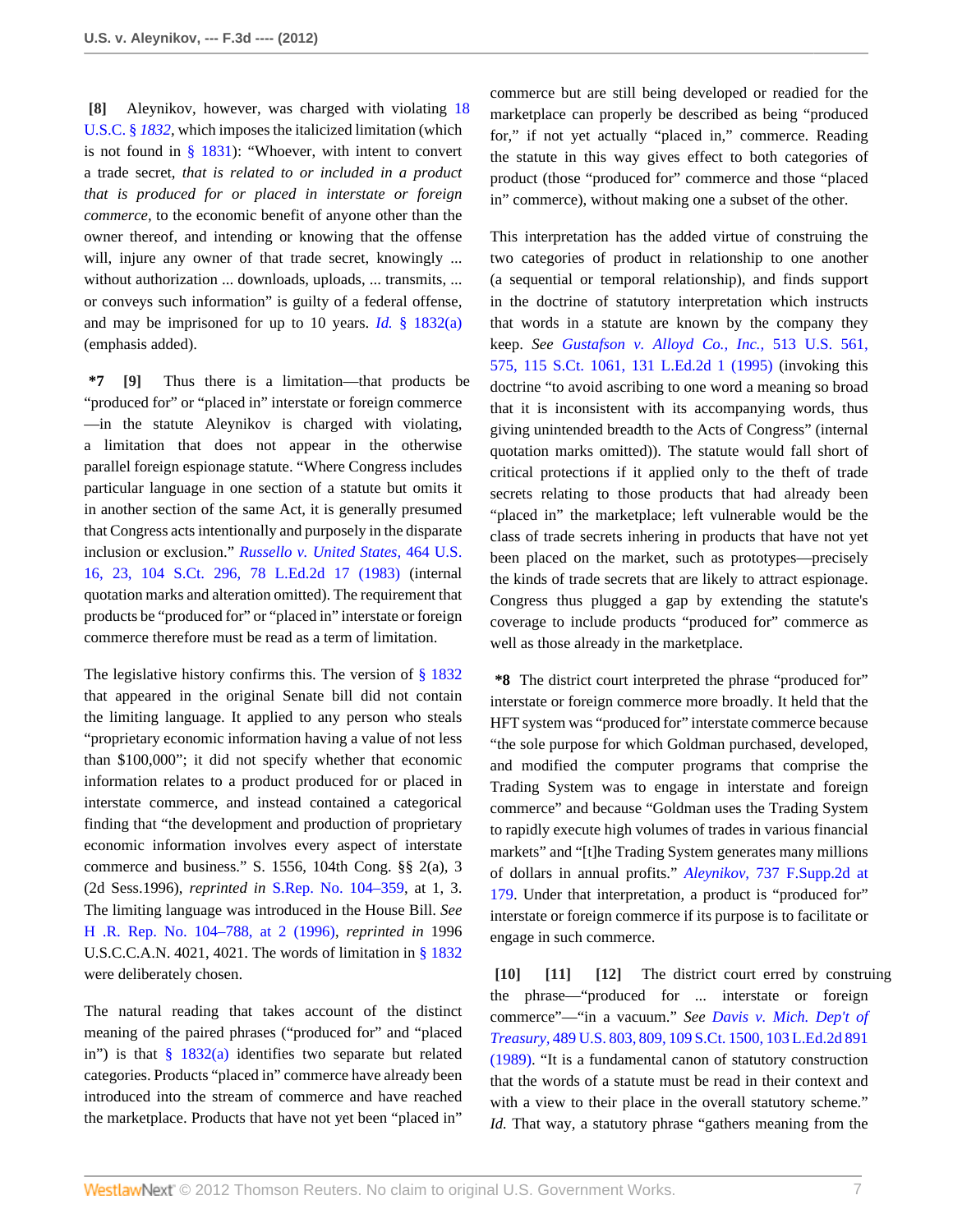words around it." *[Jones v. United States,](http://www.westlaw.com/Link/Document/FullText?findType=Y&serNum=1999145061&pubNum=708&originationContext=document&vr=3.0&rs=cblt1.0&transitionType=DocumentItem&contextData=(sc.History*oc.Search))* 527 U.S. 373, 389, [119 S.Ct. 2090, 144 L.Ed.2d 370 \(1999\)](http://www.westlaw.com/Link/Document/FullText?findType=Y&serNum=1999145061&pubNum=708&originationContext=document&vr=3.0&rs=cblt1.0&transitionType=DocumentItem&contextData=(sc.History*oc.Search)) (internal quotation marks omitted). The district court's broad interpretation of the phrase "produced for" commerce becomes untenable in light of the paired phrase "placed in" commerce. Since every product actually sold or licensed is by definition produced for the purpose of engaging in commerce, every product that is "placed in" commerce would necessarily also be "produced for" commerce—and the phrase "placed in" commerce would be surplusage. This interpretation is inconsistent with "one of the most basic interpretive canons, that a statute should be construed so that effect is given to all its provisions, so that no part will be inoperative or superfluous, void or insignificant." *[Corley v. United States,](http://www.westlaw.com/Link/Document/FullText?findType=Y&serNum=2018540889&pubNum=708&originationContext=document&vr=3.0&rs=cblt1.0&transitionType=DocumentItem&contextData=(sc.History*oc.Search))* 556 U.S. 303, 314, 129 [S.Ct. 1558, 173 L.Ed.2d 443 \(2009\)](http://www.westlaw.com/Link/Document/FullText?findType=Y&serNum=2018540889&pubNum=708&originationContext=document&vr=3.0&rs=cblt1.0&transitionType=DocumentItem&contextData=(sc.History*oc.Search)) (internal quotation marks and alteration omitted); *see also [Duncan v. Walker,](http://www.westlaw.com/Link/Document/FullText?findType=Y&serNum=2001518734&pubNum=708&originationContext=document&vr=3.0&rs=cblt1.0&transitionType=DocumentItem&contextData=(sc.History*oc.Search))* 533 U.S. [167, 174, 121 S.Ct. 2120, 150 L.Ed.2d 251 \(2001\)](http://www.westlaw.com/Link/Document/FullText?findType=Y&serNum=2001518734&pubNum=708&originationContext=document&vr=3.0&rs=cblt1.0&transitionType=DocumentItem&contextData=(sc.History*oc.Search)) ("It is our duty to give effect, if possible, to every clause and word of a statute." (internal quotation marks omitted)). "Judges should hesitate to treat statutory terms in any setting as surplusage, and *resistance should be heightened when the words describe an element of a criminal offense.*" *[Jones v. United States,](http://www.westlaw.com/Link/Document/FullText?findType=Y&serNum=2000358278&pubNum=708&originationContext=document&vr=3.0&rs=cblt1.0&transitionType=DocumentItem&contextData=(sc.History*oc.Search))* [529 U.S. 848, 857, 120 S.Ct. 1904, 146 L.Ed.2d 902 \(2000\)](http://www.westlaw.com/Link/Document/FullText?findType=Y&serNum=2000358278&pubNum=708&originationContext=document&vr=3.0&rs=cblt1.0&transitionType=DocumentItem&contextData=(sc.History*oc.Search)) (internal quotation marks and alterations omitted; emphasis added).

Even construed in isolation, the phrase "produced for ... interstate or foreign commerce" cannot command the breadth that the district court and the Government ascribe to it. *See generally [Fed. Commc'ns Comm'n v. AT & T Inc.,](http://www.westlaw.com/Link/Document/FullText?findType=Y&serNum=2024682429&pubNum=708&originationContext=document&vr=3.0&rs=cblt1.0&transitionType=DocumentItem&contextData=(sc.History*oc.Search)#co_pp_sp_708_1184)* ––– U.S. [––––, ––––, 131 S.Ct. 1177, 1184, 179 L.Ed.2d 132 \(2011\)](http://www.westlaw.com/Link/Document/FullText?findType=Y&serNum=2024682429&pubNum=708&originationContext=document&vr=3.0&rs=cblt1.0&transitionType=DocumentItem&contextData=(sc.History*oc.Search)#co_pp_sp_708_1184) ( "[C]onstruing statutory language is not merely an exercise in ascertaining 'the outer limits of [ a word's] definitional possibilities' ...." (quoting *[Dolan v. U.S. Postal Serv.,](http://www.westlaw.com/Link/Document/FullText?findType=Y&serNum=2008499401&pubNum=708&originationContext=document&vr=3.0&rs=cblt1.0&transitionType=DocumentItem&contextData=(sc.History*oc.Search))* 546 [U.S. 481, 486, 126 S.Ct. 1252, 163 L.Ed.2d 1079 \(2006\)](http://www.westlaw.com/Link/Document/FullText?findType=Y&serNum=2008499401&pubNum=708&originationContext=document&vr=3.0&rs=cblt1.0&transitionType=DocumentItem&contextData=(sc.History*oc.Search))). At oral argument, the Government was unable to identify a single product that affects interstate commerce but that would nonetheless be excluded by virtue of the statute's limiting language.  $5$  And even if one could identify one such example, or two, it would not be a category that would demand the attention of Congress, or be expressed in categorical terms.

<span id="page-7-1"></span>**\*9** If [§ 1832\(a\)](http://www.westlaw.com/Link/Document/FullText?findType=L&pubNum=1000546&cite=18USCAS1832&originationContext=document&vr=3.0&rs=cblt1.0&transitionType=DocumentItem&contextData=(sc.History*oc.Search)#co_pp_8b3b0000958a4) was intended to have such a sweep, we would expect to see wording traditionally understood to invoke the full extent of Congress's regulatory power under the Commerce Clause. Notably, the EEA was enacted the year after the Supreme Court issued its landmark decision in *United States v. Lopez,* which held that Congress's Commerce Clause authority is limited to those activities that "substantially affect interstate commerce." [514 U.S. 549,](http://www.westlaw.com/Link/Document/FullText?findType=Y&serNum=1995096321&pubNum=708&originationContext=document&vr=3.0&rs=cblt1.0&transitionType=DocumentItem&contextData=(sc.History*oc.Search))

<span id="page-7-2"></span>[558–59, 115 S.Ct. 1624, 131 L.Ed.2d 626 \(1995\).](http://www.westlaw.com/Link/Document/FullText?findType=Y&serNum=1995096321&pubNum=708&originationContext=document&vr=3.0&rs=cblt1.0&transitionType=DocumentItem&contextData=(sc.History*oc.Search)) [6](#page-8-5) The Supreme Court observes a distinction between "legislation invoking Congress' full power over activity substantially 'affecting ... commerce' " and legislation which uses more limiting language, such as activities " 'in commerce,' " and thereby does not purport to exercise the full scope of congressional authority. *Jones,* [529 U.S. at 856](http://www.westlaw.com/Link/Document/FullText?findType=Y&serNum=2000358278&pubNum=780&originationContext=document&vr=3.0&rs=cblt1.0&transitionType=DocumentItem&contextData=(sc.History*oc.Search)#co_pp_sp_780_856) (quoting *Russell v. United States,* [471 U.S. 858, 859–60 & n. 4, 105](http://www.westlaw.com/Link/Document/FullText?findType=Y&serNum=1985127862&pubNum=708&originationContext=document&vr=3.0&rs=cblt1.0&transitionType=DocumentItem&contextData=(sc.History*oc.Search)) [S.Ct. 2455, 85 L.Ed.2d 829 \(1985\)](http://www.westlaw.com/Link/Document/FullText?findType=Y&serNum=1985127862&pubNum=708&originationContext=document&vr=3.0&rs=cblt1.0&transitionType=DocumentItem&contextData=(sc.History*oc.Search))). The temporal proximity between the enactment of the EEA and the decision in *Lopez* makes significant the omission from the EEA of the language blessed in that case as invoking the outer limit of Congress's regulatory authority.

## **B.**

Goldman's HFT system was neither "produced for" nor "placed in" interstate or foreign commerce. Goldman had no intention of selling its HFT system or licensing it to anyone. *Aleynikov,* [737 F.Supp.2d at 175](http://www.westlaw.com/Link/Document/FullText?findType=Y&serNum=2022943617&pubNum=4637&originationContext=document&vr=3.0&rs=cblt1.0&transitionType=DocumentItem&contextData=(sc.History*oc.Search)#co_pp_sp_4637_175). It went to great lengths to maintain the secrecy of its system. The enormous profits the system yielded for Goldman depended on no one else having it. Because the HFT system was not designed to enter or pass in commerce, or to make something that does, Aleynikov's theft of source code relating to that system was not an offense under the EEA.

<span id="page-7-0"></span>**[\[13\]](#page-1-6)** Even if we were to conclude that the phrase "produced for ... interstate or foreign commerce" is susceptible to a broader reading than we think it will bear, it would at most render  $\frac{8}{9}$  1832(a) facially ambiguous, which would not assist the prosecution. "[A]mbiguity concerning the ambit of criminal statutes should be resolved in favor of lenity." *[Rewis](http://www.westlaw.com/Link/Document/FullText?findType=Y&serNum=1971127038&pubNum=708&originationContext=document&vr=3.0&rs=cblt1.0&transitionType=DocumentItem&contextData=(sc.History*oc.Search)) v. United States,* [401 U.S. 808, 812, 91 S.Ct. 1056, 28 L.Ed.2d](http://www.westlaw.com/Link/Document/FullText?findType=Y&serNum=1971127038&pubNum=708&originationContext=document&vr=3.0&rs=cblt1.0&transitionType=DocumentItem&contextData=(sc.History*oc.Search)) [493 \(1971\).](http://www.westlaw.com/Link/Document/FullText?findType=Y&serNum=1971127038&pubNum=708&originationContext=document&vr=3.0&rs=cblt1.0&transitionType=DocumentItem&contextData=(sc.History*oc.Search)) And "when choice has to be made between two readings of what conduct Congress has made a crime, it is appropriate, before we choose the harsher alternative, to require that Congress should have spoken in language that is clear and definite." *[United States v. Universal C.I.T. Credit](http://www.westlaw.com/Link/Document/FullText?findType=Y&serNum=1952120571&pubNum=708&originationContext=document&vr=3.0&rs=cblt1.0&transitionType=DocumentItem&contextData=(sc.History*oc.Search)) Corp.,* [344 U.S. 218, 221–22, 73 S.Ct. 227, 97 L.Ed. 260](http://www.westlaw.com/Link/Document/FullText?findType=Y&serNum=1952120571&pubNum=708&originationContext=document&vr=3.0&rs=cblt1.0&transitionType=DocumentItem&contextData=(sc.History*oc.Search)) [\(1952\).](http://www.westlaw.com/Link/Document/FullText?findType=Y&serNum=1952120571&pubNum=708&originationContext=document&vr=3.0&rs=cblt1.0&transitionType=DocumentItem&contextData=(sc.History*oc.Search))

The conduct found by the jury is conduct that Aleynikov should have known was in breach of his confidentiality obligations to Goldman, and was dishonest in ways that would subject him to sanctions; but he could not have known that it would offend this criminal law or this particular sovereign.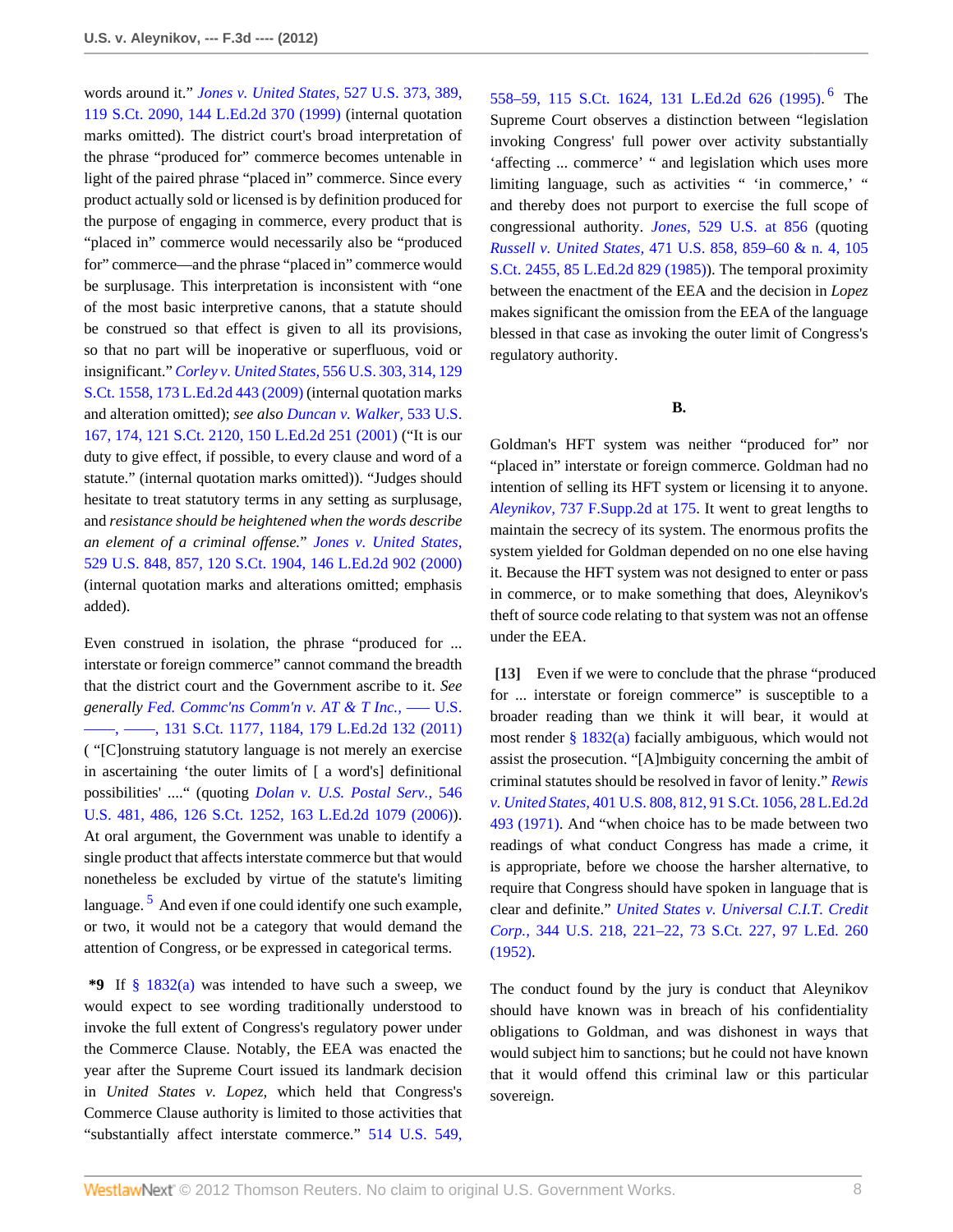# **CONCLUSION**

For the foregoing reasons, the judgment of the district court is reversed.

### [CALABRESI,](http://www.westlaw.com/Link/Document/FullText?findType=h&pubNum=176284&cite=0205251101&originatingDoc=I7506d11283f611e18b1ac573b20fcfb7&refType=RQ&originationContext=document&vr=3.0&rs=cblt1.0&transitionType=DocumentItem&contextData=(sc.History*oc.Search)) J., concurring:

I join the majority opinion in its description of the facts and history of this case, and in its discussion in Part I, which deals with the National Stolen Property Act ("NSPA"). I also join Part II, which considers the Economic Espionage Act ("EEA"), but as to that act I wish to add a few thoughts.

**\*10** I agree with the majority that the text of the EEA is such that it would require stretching to cover Aleynikov's acts. But texts must always be read in context, and context includes not only the whole of the statute (well addressed by the majority), but also the "mischief" the law was enacted to address. This is not the same as legislative history. It is significant that when English courts were not allowed to look at Hansard (the account of the laws' passage through Parliament), they nevertheless could, and frequently did, consider the circumstances because of which a law was introduced and passed. That is, they considered the situational context and mischief. *See Gorris v. Scott,* (1874) 9 L.R. Exch. 125 (Eng.) (refusing to apply an order of the Privy Council to a mischief different from that which prompted the issuance of the order); *see generally Heydon's Case,* (1584) 76 Eng. Rep. 637 (Exch.) 638; 3 Co. Rep. 7a, 7b ("[T]he office of all the Judges is always to make such construction as shall suppress the mischief, and advance the remedy, and to suppress subtle inventions and evasions for continuance of the mischief ....").

The EEA was passed after the Supreme Court and the Tenth Circuit said the NSPA did not cover intellectual property. *See Dowling v. United States,* [473 U.S. 207, 226, 105 S.Ct. 3127,](http://www.westlaw.com/Link/Document/FullText?findType=Y&serNum=1985133041&pubNum=708&originationContext=document&vr=3.0&rs=cblt1.0&transitionType=DocumentItem&contextData=(sc.History*oc.Search)) [87 L.Ed.2d 152 \(1985\);](http://www.westlaw.com/Link/Document/FullText?findType=Y&serNum=1985133041&pubNum=708&originationContext=document&vr=3.0&rs=cblt1.0&transitionType=DocumentItem&contextData=(sc.History*oc.Search)) *[United States v. Brown,](http://www.westlaw.com/Link/Document/FullText?findType=Y&serNum=1991041504&pubNum=350&originationContext=document&vr=3.0&rs=cblt1.0&transitionType=DocumentItem&contextData=(sc.History*oc.Search)#co_pp_sp_350_1307)* 925 F.2d [1301, 1307–08 \(10th Cir.1991\).](http://www.westlaw.com/Link/Document/FullText?findType=Y&serNum=1991041504&pubNum=350&originationContext=document&vr=3.0&rs=cblt1.0&transitionType=DocumentItem&contextData=(sc.History*oc.Search)#co_pp_sp_350_1307) While the legislative history can be read to create some ambiguity as to how broad a reach the EEA was designed to have, it is hard for me to conclude that Congress, in this law, actually meant to exempt the kind of behavior in which Aleynikov engaged. *See* [H.R.Rep.](http://www.westlaw.com/Link/Document/FullText?findType=Y&serNum=0106711382&pubNum=0100014&originationContext=document&vr=3.0&rs=cblt1.0&transitionType=DocumentItem&contextData=(sc.History*oc.Search)) [No. 104–788, at 6 \(1996\),](http://www.westlaw.com/Link/Document/FullText?findType=Y&serNum=0106711382&pubNum=0100014&originationContext=document&vr=3.0&rs=cblt1.0&transitionType=DocumentItem&contextData=(sc.History*oc.Search)) *reprinted in* 1996 U.S.C.C.A.N. 4021, 4024–25 (citing *Brown* ). I am not dissenting because I recognize the strength of the majority's analysis of the text and the legislative history, and because, as the majority says, ambiguous criminal statutes must be read in favor of the defendant. Nevertheless, while concurring, I wish to express the hope that Congress will return to the issue and state, in appropriate language, what I believe they meant to make criminal in the EEA.

- <span id="page-8-0"></span>[1](#page-2-0) In addition to proprietary source code, Aleynikov also transferred some open source software licensed for use by the public that was mixed in with Goldman's proprietary code. However, a substantially greater number of the uploaded files contained proprietary code than had open source software.
- <span id="page-8-1"></span>[2](#page-3-4) Aleynikov challenges his conviction and sentence on several additional grounds as well. Because we conclude that the indictment failed to state an offense, we need not resolve these additional challenges.
- <span id="page-8-2"></span>[3](#page-3-5) On appeal, both the Government and Aleynikov frame their arguments in terms of the sufficiency of the indictment rather than the sufficiency of the evidence. Because the result and analysis would be the same under either formulation, for the purposes of this opinion we adopt the one used by the parties, and do not decide which is doctrinally more sound.

<span id="page-8-3"></span>[4](#page-4-1)

<span id="page-8-5"></span>[6](#page-7-2)

- In holding the NSPA inapplicable to copyright infringement, *Dowling* also relied on particular features of the Copyright Act, including the carefully calibrated criminal penalties for infringement: Applying the NSPA to copyright infringement would be a "blunderbuss solution to a problem treated with precision when considered directly." *Id.* at 226. At the same time, the Court's reasoning and analysis focuses on the pure intangibility of a copyright, and the requirement under the NSPA that there be a physical taking and removal of goods.
- <span id="page-8-4"></span>[5](#page-7-1) The only example provided by the Government of a trade secret that affects interstate commerce but that is beyond the purview of the EEA was a proprietary training manual for stock brokers. But by the Government's explanation, such a trade secret would not be covered because the broker to whom it relates is a person and not a "product," not because the training manual was not "produced for ... interstate or foreign commerce" as the Government interprets that phrase.
	- *Lopez* held that Congress may regulate three categories of activity under its commerce power: [1] "the use of the channels of interstate commerce"; [2] "the instrumentalities of interstate commerce, or persons or things in interstate commerce"; and [3] activities that "substantially affect interstate commerce." *Id.* It is the third of the three categories that is at issue in this case.